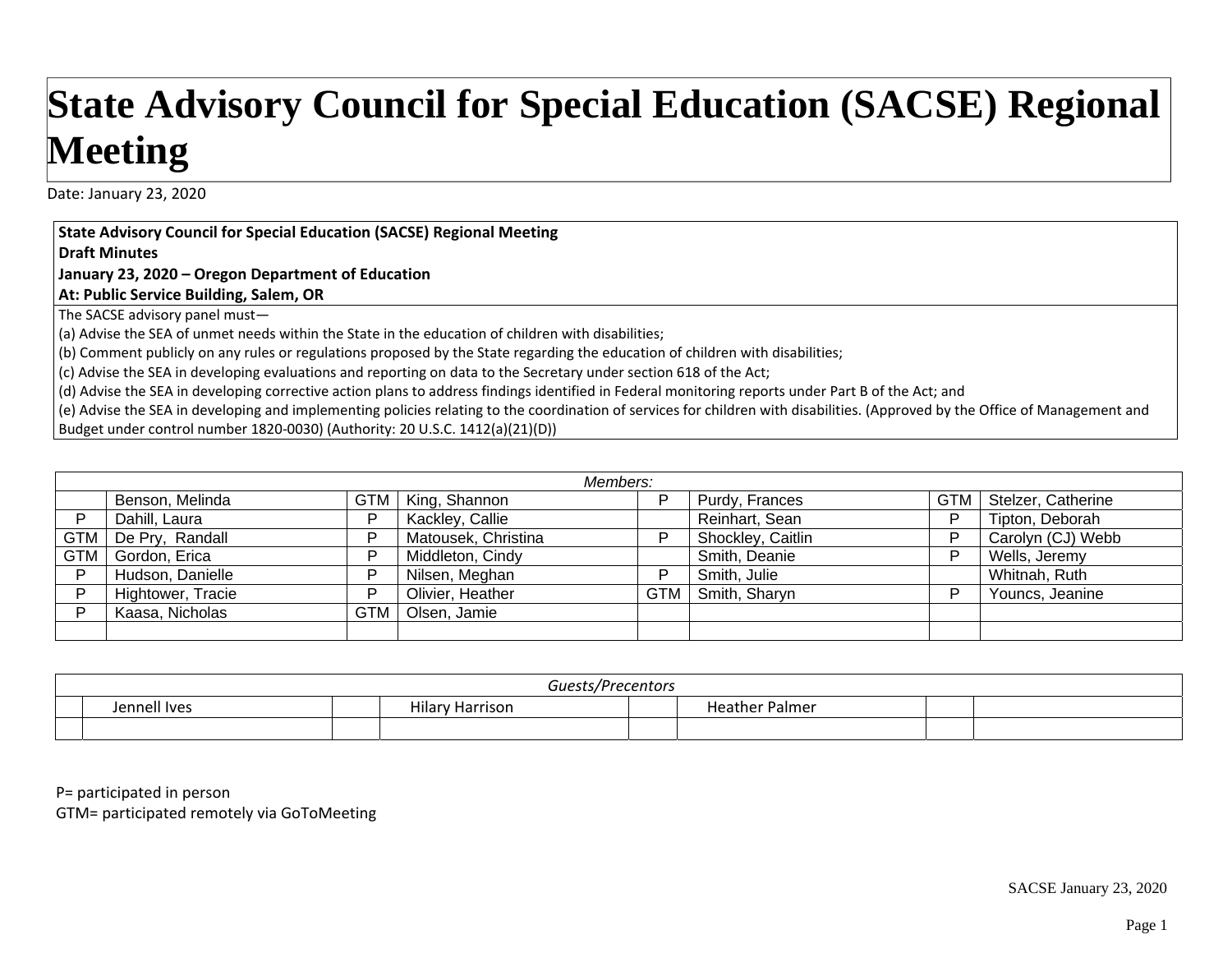|  |  | Note Taker: Khansaa Bakri |  |
|--|--|---------------------------|--|
|--|--|---------------------------|--|

| <b>Topic</b>                                                                                                                                                  | <b>Discussion</b>                                                                                                                                                                                                                                                                                                                                                                                                                                                                           | <b>Action/ Who/When</b>                                                                                                                                                                                                                                                                                                                                                                                                                                                        |
|---------------------------------------------------------------------------------------------------------------------------------------------------------------|---------------------------------------------------------------------------------------------------------------------------------------------------------------------------------------------------------------------------------------------------------------------------------------------------------------------------------------------------------------------------------------------------------------------------------------------------------------------------------------------|--------------------------------------------------------------------------------------------------------------------------------------------------------------------------------------------------------------------------------------------------------------------------------------------------------------------------------------------------------------------------------------------------------------------------------------------------------------------------------|
| Introductions, New Members &<br>Sharing: Eric Wells (Director, ODE)                                                                                           | Chair Julie Smith welcomed everyone.<br>$\bullet$<br>Roundtable introductions of members and<br>guests followed<br>Callie Kackley, Shannon King and Deborah<br>Tipton are new members to SACSE.<br>Mike Franklin, Danielle Miller and Cameron<br>Morris are new employee to ODE, Office of<br>Enhancing Student Opportunities (OESO)<br>Randall De Pry, Erica Gordon, Jamie Olsen,<br>Shannon King, Catherine Stelzer and Sharyn<br>Smith attended the meeting remotely via<br>GoToMeeting. | Julie Smith, SACSE Chair, facilitated activities called<br>The Conscious Discipline Brain Smart Start of the<br>day consists of four activities.<br>Brain Smart Start >> Link <<                                                                                                                                                                                                                                                                                               |
| Adopt January Agenda/Approve<br>September Minutes.                                                                                                            | The Council reviewed the draft January<br>agenda and the draft September meeting<br>minutes<br>Revision were made to the January agenda<br>Amended agenda was approved and<br>accepted                                                                                                                                                                                                                                                                                                      | Caitlin Shockley motioned to approve January<br>$\bullet$<br>agenda. Cindy Middleton seconded the motion.<br>The motion passed unanimously<br>Tracie Hightower motioned to approve September<br>meeting minutes, Heather Olivier seconded. The<br>motion passed unanimously                                                                                                                                                                                                    |
| <b>Career and Technical Education</b><br>(CTE) Presentation: Jennell Ives<br>(Perkins Coordination/CTE<br>Investments, Teaching, Learning,<br>and Assessment) | Jennell Ives, Perkins Coordination and CTE<br>$\bullet$<br>Investments, presented on Career and<br>Technical Education (CTE) in Oregon and<br>special education and provided information<br>about structure of the CTE plan.<br>CTE Oregon AND Special Education Presentation<br>$>>$ Link $<<$<br>Oregon's new CTE State Plan >> link <<                                                                                                                                                   | Feedback and comment on the CTE State Plan has<br>$\bullet$<br>been requested from the Council<br>For information please contact:<br>Dan Findley at Dan.Findley@state.or.us<br>O<br>Gabby Nunley at Gabby.Nunley@state.or.us<br>$\circ$<br>Lauren Dresson at<br>$\circ$<br>Lauren.Dresson@state.or.us<br>o Jennell Ives at Jennell.Ives@state.or.us<br><b>ADVISEMENT from SACSE</b><br>Promote "inclusive" CTE programs<br>O<br>Emphasize-busting myths information<br>$\circ$ |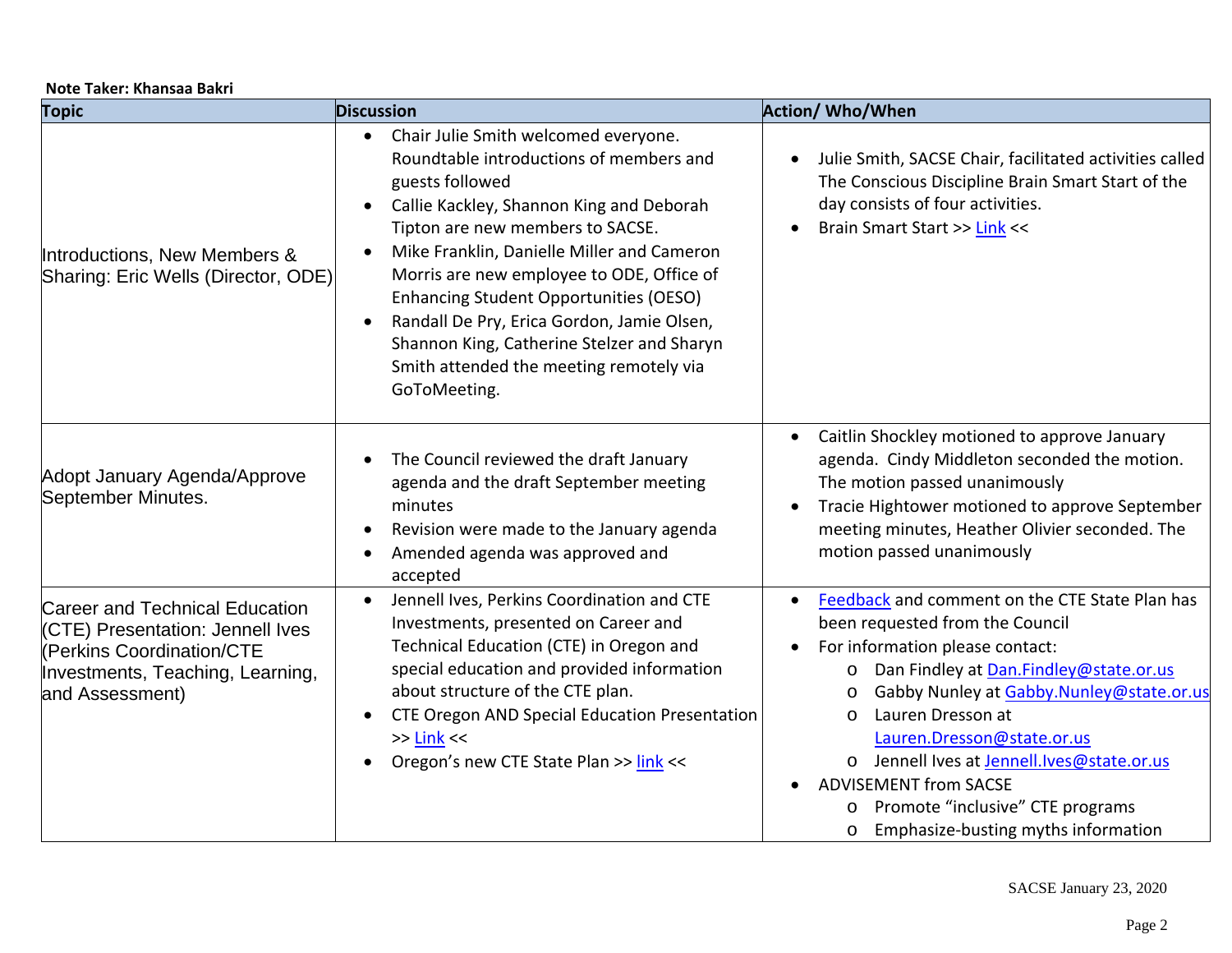| Safe and Inclusive Schools<br>Update: Jeremy Wells (Education<br>Specialist, ODE)                                       | Jeremy Wells, SACSE Parent Representative,<br>provided an updates on Safe & Inclusive Schools                                                                                                                                                                                                                                                                                                                                                                                                                                                                                                                                                                                                                                                                                                                           |                                                                                                                                                                                                                                                                                                                                                                                                                                               |
|-------------------------------------------------------------------------------------------------------------------------|-------------------------------------------------------------------------------------------------------------------------------------------------------------------------------------------------------------------------------------------------------------------------------------------------------------------------------------------------------------------------------------------------------------------------------------------------------------------------------------------------------------------------------------------------------------------------------------------------------------------------------------------------------------------------------------------------------------------------------------------------------------------------------------------------------------------------|-----------------------------------------------------------------------------------------------------------------------------------------------------------------------------------------------------------------------------------------------------------------------------------------------------------------------------------------------------------------------------------------------------------------------------------------------|
| <b>Break</b>                                                                                                            |                                                                                                                                                                                                                                                                                                                                                                                                                                                                                                                                                                                                                                                                                                                                                                                                                         |                                                                                                                                                                                                                                                                                                                                                                                                                                               |
| <b>New Business:</b><br><b>Stakeholders meeting</b><br>Re-Organization at ODE<br>Update<br><b>Salem Student Workers</b> | Eric Well, Interim Director at ODE, shared<br>$\bullet$<br>information on the Regional Stakeholder<br>Meetings, follow up from ODE stakeholder<br>meeting in December.<br>An updates on re-organization at ODE was<br>$\bullet$<br>provided<br>Department of Education Organization Chart<br>Heather Palmer, Administrative Specialist<br>shared information on Salem Student<br>Workers. This was the first supported<br>employment paid work experience for<br>students in any state agency. Salem Keizer<br>Transition Program has trained many of their<br>students to sit in on hiring panels for the<br>school district, a lot is learned by the student<br>sitting on the other end of an interview, as<br>well as much is learned about the candidate<br>in how they interact with our transitional<br>students | Stakeholder Meeting Information >> Link <<<br>Request for <b>Application (RFA) 4708</b> seeks out<br>community-based organizations that provide employment<br>services or Local Education Agencies (LEAs) to develop<br>programs that want to support students with disabilities in<br>paid summer work-experiences.                                                                                                                          |
| <b>Public Comment</b>                                                                                                   | No public comment attendees.<br>Hilary Harrison, OHA System of Care Policy<br>Coordinator, Shared information about System<br>of Care.<br>What is System of Care? System of Care is a<br>philosophy and a spectrum of effective<br>community-based services and supports for<br>children, youth and their families with or at                                                                                                                                                                                                                                                                                                                                                                                                                                                                                           | The Advisory is responsible creating a System of<br>$\bullet$<br>Care plan, making recommendations for potential<br>legislation and rule changes.<br>A key early requirement is establishing and using a<br>$\bullet$<br>data dashboard, so they make data driven<br>recommendations<br>Barriers can be submitted by anyone struggling<br>with system integration / barriers issues and these<br>are available on the CCO websites. These are |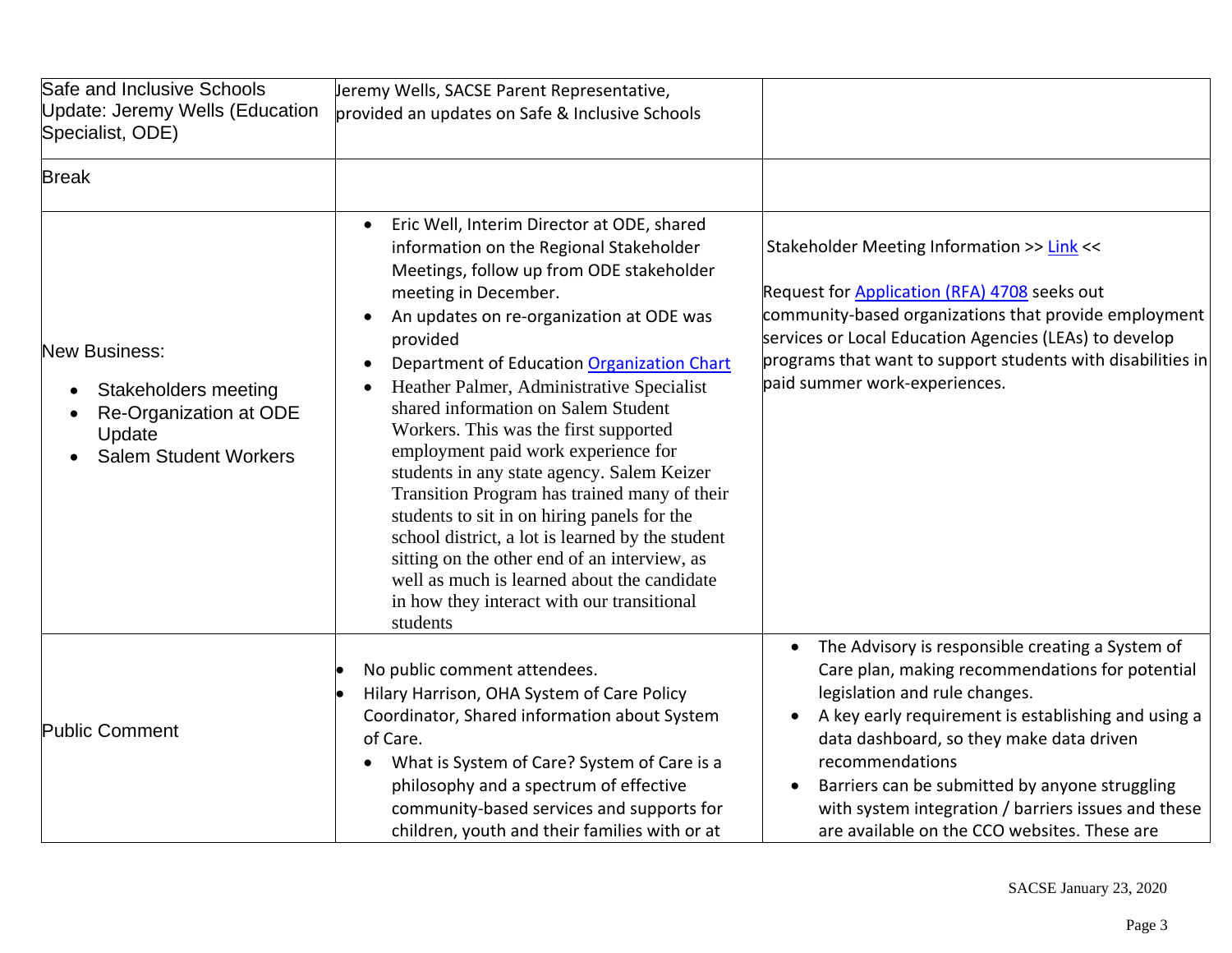| solved at a local level where possible and the new<br>state level advisory gives opportunity for broader<br>system change.<br>Hope / expectation: That groups like SACSE will<br>$\bullet$<br>provide information, feedback and concerns to the<br>Council to impact system change. ODE leadership<br>can carry this from the group. |
|--------------------------------------------------------------------------------------------------------------------------------------------------------------------------------------------------------------------------------------------------------------------------------------------------------------------------------------|
|                                                                                                                                                                                                                                                                                                                                      |
|                                                                                                                                                                                                                                                                                                                                      |
|                                                                                                                                                                                                                                                                                                                                      |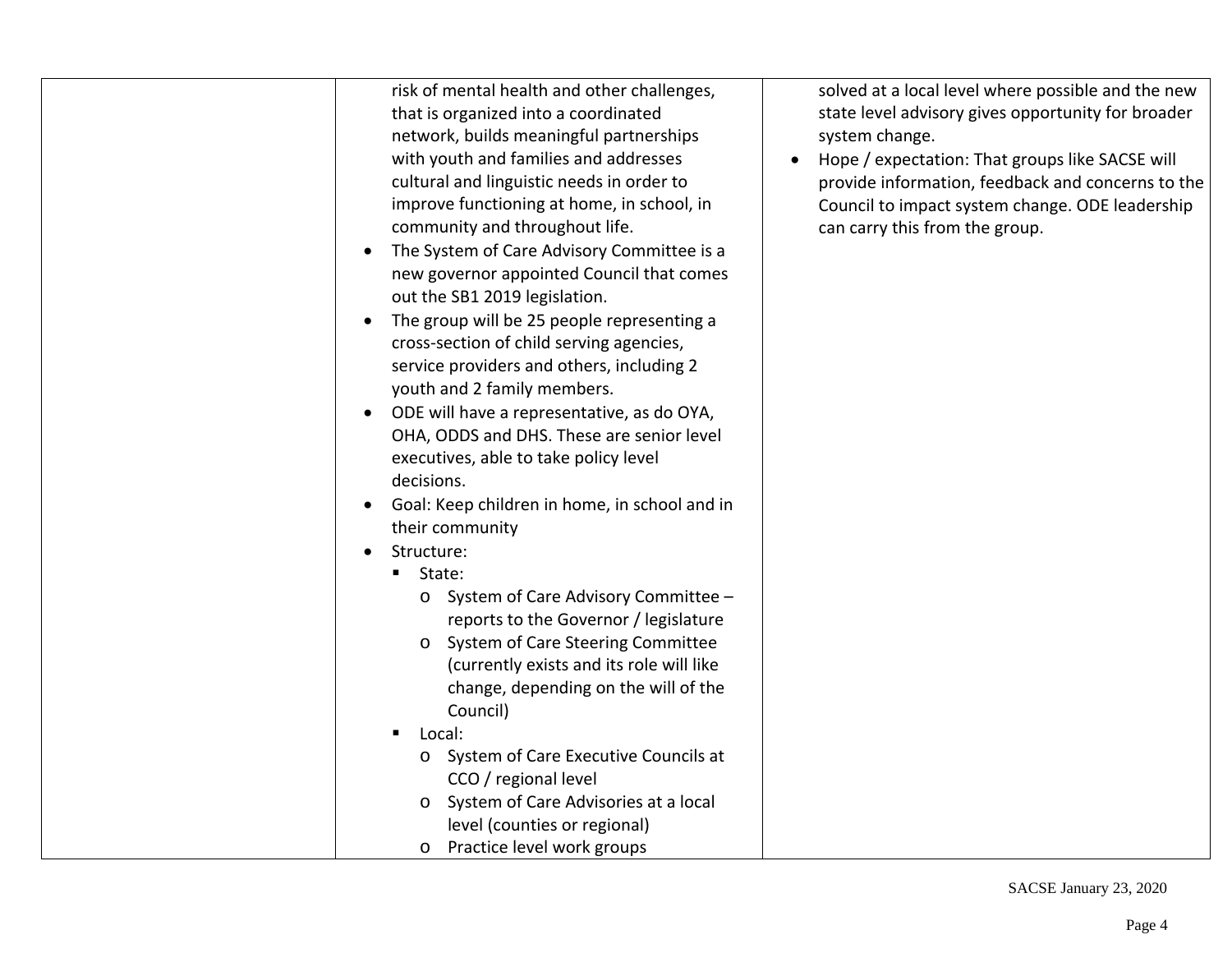| <b>Working Lunch (Committee</b><br>Meetings and Team Building) | Julie Smith led the Council in a discussion<br>about SACSE Goals with focus on priorities<br>and advancing the Department of<br>Education's vision.<br>Amended Constituent Reports and Committee<br><b>Reports</b> were reviewed                                           | Advancing the Department of Education's vision for<br>inclusion through:<br>Increasing access to high quality health care<br>$\bullet$<br>providers, mental health providers, and<br>specialized support providers<br>Investing in educator, paraeducator, specialist<br>and administrator preparation and ongoing<br>professional development that builds the<br>capacity of the general education system to<br>meaningfully include all students. |
|----------------------------------------------------------------|----------------------------------------------------------------------------------------------------------------------------------------------------------------------------------------------------------------------------------------------------------------------------|-----------------------------------------------------------------------------------------------------------------------------------------------------------------------------------------------------------------------------------------------------------------------------------------------------------------------------------------------------------------------------------------------------------------------------------------------------|
| <b>Committee Reports</b>                                       | The Committee reviewed the revised SACSE<br>$\bullet$<br>Membership Application. Amendment were<br>made to the application<br>Amended SACSE application was approved<br>$\bullet$<br>and accepted<br>The Committee reviewed the By-Laws,<br>discussed the issues, and made | Cindy Middleton motioned to approve amended<br>SACSE membership application, Danielle Hudson<br>seconded. The motion passed unanimously<br>Moved by Cindy Middleton that, the Committee<br>would amend article 6 section 4 adding the letter                                                                                                                                                                                                        |
|                                                                | recommendations across the entirely of the<br>By-Laws                                                                                                                                                                                                                      | D-Parent Committee with specific language to be<br>brought in the next meeting Sharyn Smith<br>seconded. The motion passed unanimously                                                                                                                                                                                                                                                                                                              |
| <b>Constituent Reports</b>                                     | Laura Dahill, SACSE Parent Representative provided<br>a written Constituent Report on Lane County Parent<br>Concerns about behavioral development                                                                                                                          | Bring the statute wording of SSA "mental OR<br>Behavioral Health" to the attention of ODE staff<br>charged with implementation-it would be AND.<br>Within our SACSE Priorities-continued support for<br>$\bullet$<br>districts regarding social-emotional learning and<br>behavioral support best practices from ODE                                                                                                                                |
| <b>Old Business</b>                                            | The committees discussed the updates on<br>$\bullet$<br>upcoming SACSE Meetings                                                                                                                                                                                            | Both SACSE/SICC and TAESE Training will be at<br>$\bullet$                                                                                                                                                                                                                                                                                                                                                                                          |

SACSE January 23, 2020